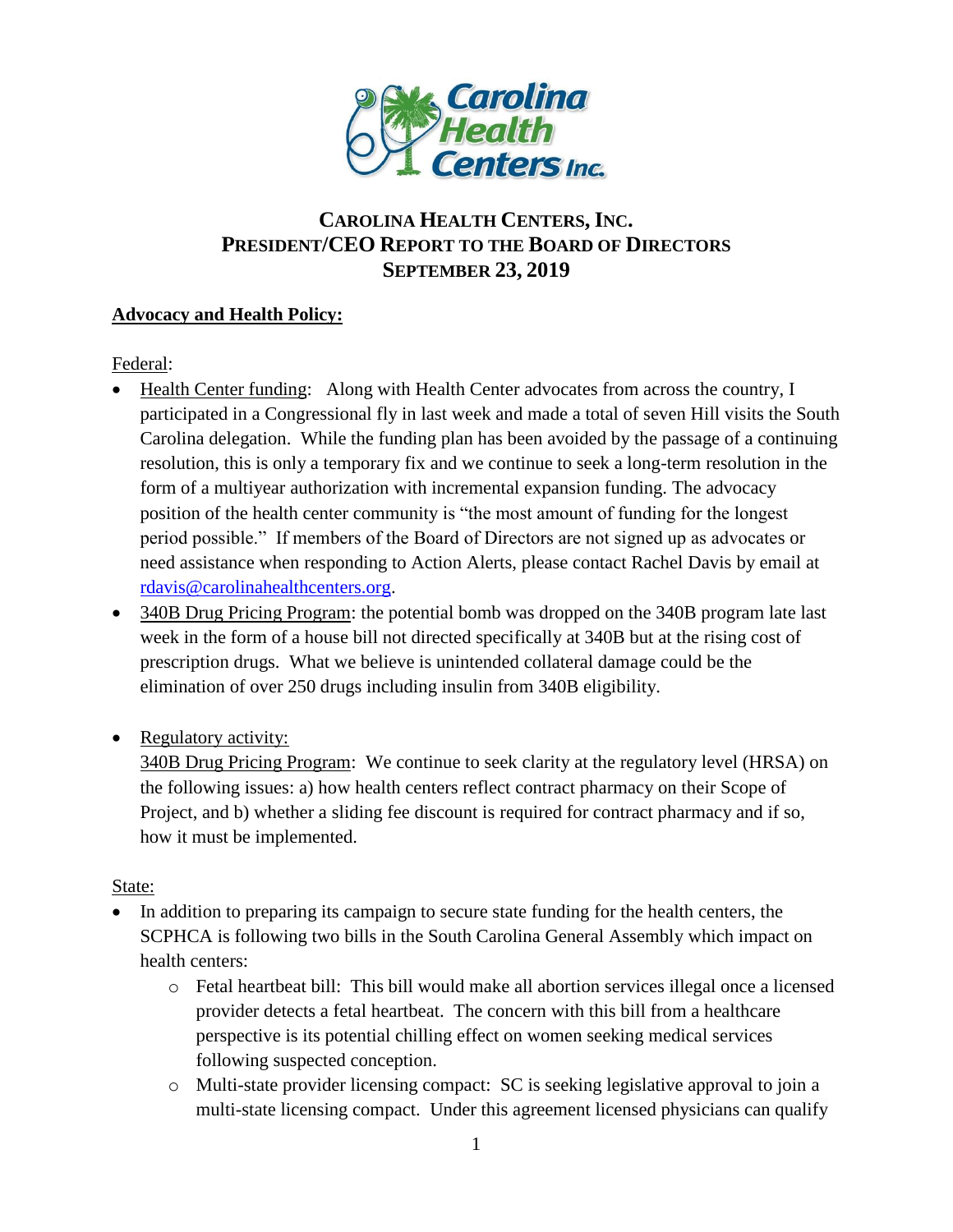to practice medicine across state lines within the Compact if they meet the agreed upon eligibility requirements. The Primary Care Association and its member health centers are supportive of this effort as it will likely facilitate recruitment and credentialing. In addition it would enable the use of providers from across state lines in situations requiring increased capacity on an emergency basis.

## **CHC Staff and Leadership Development Activities:**

- The fall 2019 Corporate-wide Staff Meeting will be held tomorrow, Tuesday, September  $24<sup>th</sup>$ and the agenda for that meeting is attached for your information. Under the heading of current priorities we will be discussing life after DHR conversion, enhanced behavioral health initiative, and all things quality and population health. We will also be covering our financial performance improvement plan and its results thus far, and we have a treatment plan for the staff as a thank you for their efforts over the last several months.
- Leadership Team annual performance appraisals are underway. Self-evaluations have been distributed to all, three of which have been completed the process is complete for one senior team member and meetings are scheduled with two others.

## **Strategic and Operational Activities**

- Administration:
	- o Have notified Donna Hutchinson of the board's affirmative vote on her nomination as a director. Ms. Hutchinson has accepted the invitation to serve and will begin her service by participating in the SCPHCA Annual Conference and Board Governance Retreat. In addition, we updating CHC's New Board Member Orientation material and have scheduled Ms. Hutchinson's orientation for Wednesday, October 16<sup>th</sup>. Current members of the board who are interested and available are welcome to attend. The orientation session will begin at the administration office at 10:30 AM.
- Department of Pharmacy:
	- o Continuing to monitor growth of affiliated pharmacy business.
- Department of Family Medicine:
	- o No specific activity to report.
- Department of Pediatrics:
	- o Continued participation in provider recruitment efforts with the goal of adequate staffing to maintain capacity in the event of provider absences
- Behavioral Health:
	- o Actively facilitated the hiring of a qualified behavioral Health Coordinator through the development of the position descriptions and participation in the interview and hiring process.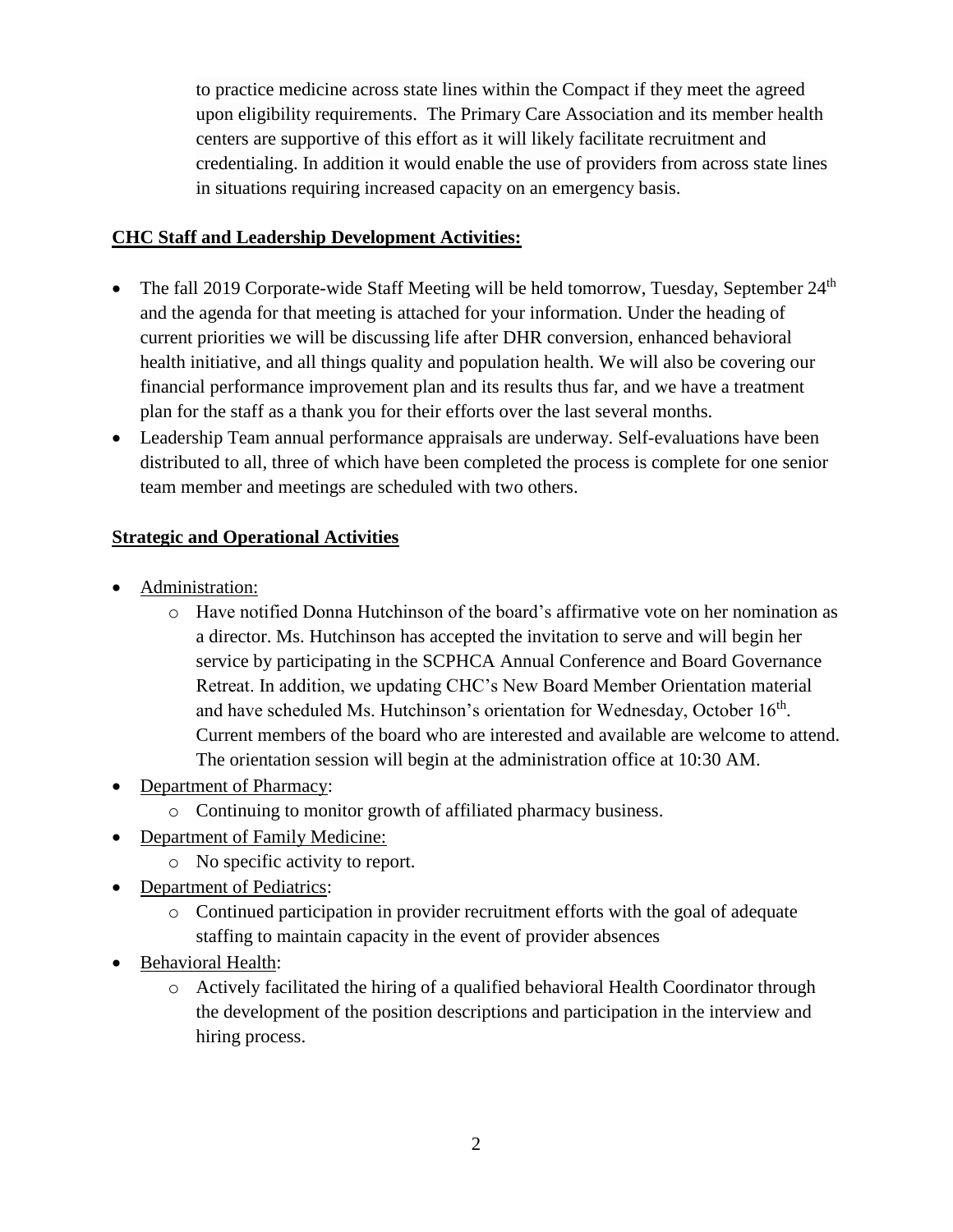#### **Partnerships and Affiliations:**

- CIMS:
	- o Participation in regularly scheduled meetings.
	- o I continue to serve on the Development and Nominating Committee as well as ex officio to the managing Partners.
	- o Have been nominated to resume a Managing Partner role in the upcoming fiscal year. This will be voted on at the annual meeting which is being held January 2020.
- SCPHCA:
	- o The 36th Annual Conference and Board Governance retreat of the SCPHCA is scheduled for Friday, October  $11<sup>th</sup>$  through Sunday, October  $13<sup>th</sup>$  with the  $40<sup>th</sup>$ Anniversary Gala scheduled for Saturday evening October  $12<sup>th</sup>$ . A total of seven people will be representing CHC including three board members – Gregory Bullard, Abby Banks, and Donna Hutchinson – along with four members of the senior leadership team. Those attending the conference will provide a report for the full board at the October meeting.

## **Consulting:**

- Consulting engagements completed and billed during the month:
	- o Design and coordination of two CHC Expert Sessions for the 340B Coalition 2019 Summer Conference. Consulting fee  $= $5,500$  plus waiver of \$1,000 conference registration.
- Consulting engagements in process:
	- o Under contract with the Pennsylvania Association of Community Health Centers to develop a comprehensive statewide 340B training program that will consist of several topic specific webinars and conclude with a face-to-face capstone summit in January 2020. Total fees =  $$7,500$ 
		- Needs assessment survey developed and distributed to membership on July 15, 2019 and initial analysis and research complete.
		- First two webinars are complete and received positive reviews.
	- o Design and coordination of Community Health Center Expert Sessions for the 340B Coalition 2020 Winter Conference. Negotiations are underway to increase the health center programming to three sessions in which case the consulting fee will be increased by 30%. Consulting fee  $= $5,500$  plus waiver of \$1,000 conference registration.
- Total billed and collected in August  $2019 = 0$

## **Miscellaneous CEO Activity:**

No miscellaneous activity to report.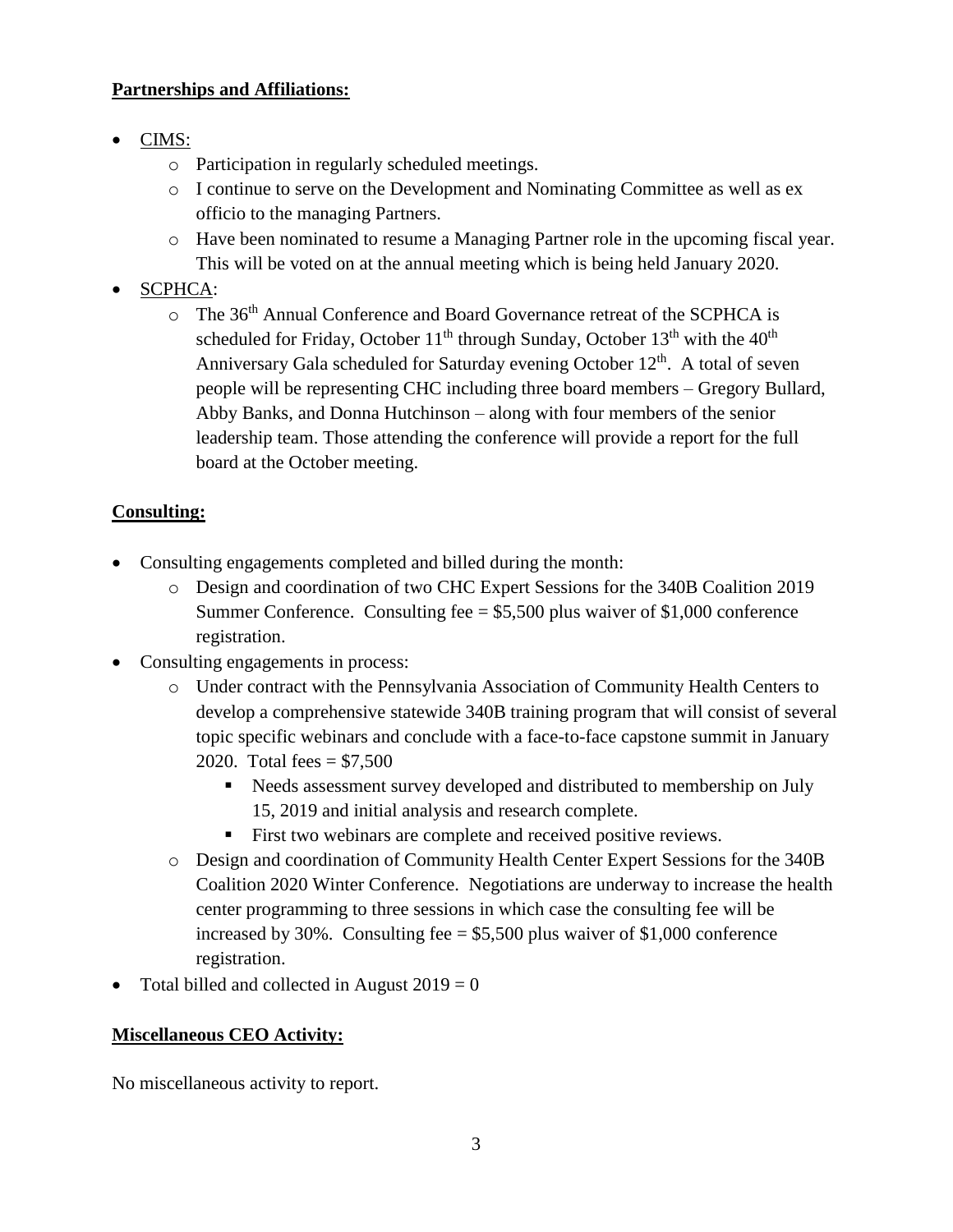If you have any questions or would like additional information on any of the above my contact information is as follows: [sveer@carolinahealthcenters.org](mailto:sveer@carolinahealthcenters.org) [sveer0710@gmail.com](mailto:sveer0710@gmail.com) 864-554-7102

#### **Report of travel and personal time July 22 – August 26, 2019**

## **Business travel:**

Sunday, September  $8<sup>th</sup> - Wednesday$ , September  $11<sup>th</sup>$ : Washington, DC for NACHC Congressional "Fly-In"

#### **Personal Time:**

Labor Day Holiday Two  $\frac{1}{2}$  days of Annual Leave = 8 hours